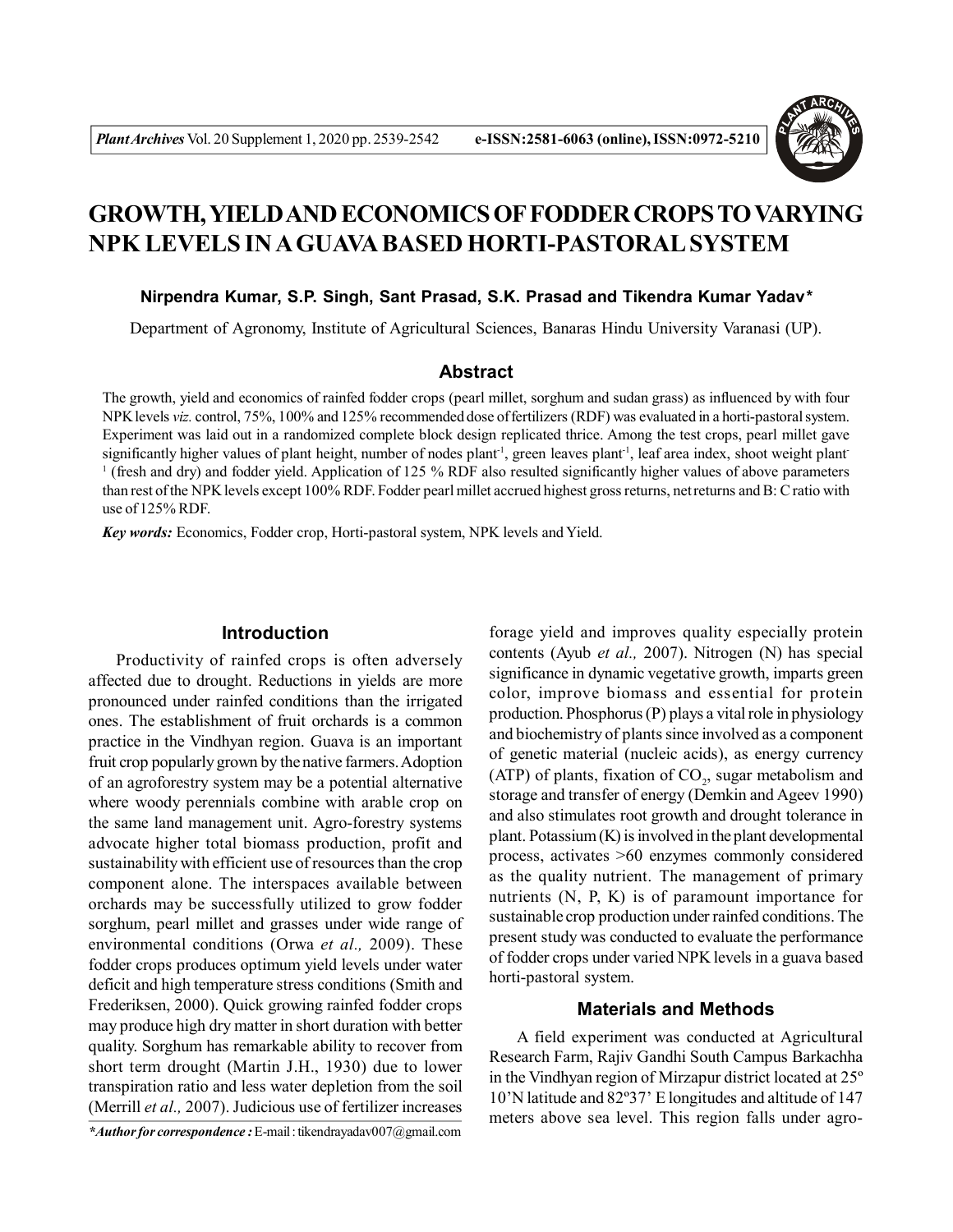Table 1: Effect of fodder crops and varying NPK levels on growth parameter at harvest grown under and sudan grass @ 12 kg guava based horti pastoral system.

| Treatments                     | Plant<br>population<br>$(m^{-2})$ |           | Plant<br>height<br>(cm) | Number of<br>green leaves<br>plan <sup>1</sup> | <b>Number</b><br>of nodes<br>plan <sup>1</sup> | Leaf<br>area<br>index | <b>Shoot</b><br>weight<br>(gram) |           |
|--------------------------------|-----------------------------------|-----------|-------------------------|------------------------------------------------|------------------------------------------------|-----------------------|----------------------------------|-----------|
| <b>Rainfed crops</b>           | <b>Initial</b>                    | Final     |                         |                                                |                                                |                       | Fresh                            | Dry       |
| $C_i$ : Bajra                  | 14.67                             | 13.88     | 166.25                  | 13.64                                          | 8.42                                           | 13.43                 | 156.60                           | 42.06     |
| $C_{2}$ : Jowar                | 14.33                             | 13.51     | 165.81                  | 12.78                                          | 7.73                                           | 12.11                 | 146.65                           | 41.27     |
| $C_{3}$ : Sudan grass          | 14.25                             | 13.00     | 150.58                  | 12.69                                          | 7.71                                           | 11.43                 | 145.14                           | 39.04     |
| $SEm\pm$                       | 0.19                              | 0.13      | 3.74                    | 0.26                                           | 0.21                                           | 0.32                  | 0.32                             | 0.06      |
| $CD(P=0.05)$                   | <b>NS</b>                         | <b>NS</b> | 10.96                   | 0.77                                           | 0.61                                           | 0.93                  | 0.94                             | 0.18      |
| NPK Levels ( $kg \, ha^{-1}$ ) |                                   |           |                         |                                                |                                                |                       |                                  |           |
| $N_0$ . Control                | 14.00                             | 13.00     | 138.95                  | 9.72                                           | 6.29                                           | 10.03                 | 122.48                           | 37.32     |
| N.:75% RDF                     | 14.33                             | 13.44     | 154.31                  | 12.93                                          | 7.84                                           | 12.12                 | 146.10                           | 40.67     |
| $N_{2}:100\%$ RDF              | 14.56                             | 13.51     | 172.85                  | 14.40                                          | 8.69                                           | 13.52                 | 164.38                           | 42.58     |
| N <sub>2</sub> :125% RDF       | 14.78                             | 13.89     | 177.41                  | 15.08                                          | 8.99                                           | 13.62                 | 164.90                           | 42.59     |
| $SEm\pm$                       | 0.22                              | 0.15      | 4.31                    | 0.30                                           | 0.24                                           | 0.37                  | 1.08                             | 0.07      |
| $CD(P=0.05)$                   | 0.64                              | 0.45      | 12.65                   | 0.89                                           | 0.70                                           | 1.08                  | 4.88                             | 0.20      |
| Interaction                    | NS                                | <b>NS</b> | <b>NS</b>               | <b>NS</b>                                      | NS                                             | <b>NS</b>             | <b>NS</b>                        | <b>NS</b> |

|  | <b>Table 2:</b> Effect of fodder crops and varying NPK levels on |  |  |  |
|--|------------------------------------------------------------------|--|--|--|
|  | yield grown under guava based horti pastoral system.             |  |  |  |

| <b>Treatments</b>                 | Yield $(q ha-1)$    |            |  |
|-----------------------------------|---------------------|------------|--|
| Rain-fed crops                    | <b>Green fodder</b> | Dry fodder |  |
| $C_i$ :Bajra                      | 215.96              | 56.57      |  |
| $C_{2}$ : Jowar                   | 196.35              | 54.42      |  |
| $C_{3}$ : Sudan grass             | 189.91              | 50.92      |  |
| $SEm\pm$                          | 2.54                | 0.44       |  |
| $CD(P=0.05)$                      | 7.45                | 1.29       |  |
| NPK Levels (kg ha <sup>-1</sup> ) |                     |            |  |
| $N_0$ . Control                   | 159.75              | 48.07      |  |
| $N$ <sub>1</sub> :75% RDF         | 193.28              | 53.85      |  |
| $N_{2}$ :100% RDF                 | 215.30              | 54.83      |  |
| $N_{3}:125\%$ RDF                 | 234.63              | 59.14      |  |
| $SEm\pm$                          | 2.93                | 0.51       |  |
| $CD(P=0.05)$                      | 8.60                | 1.49       |  |
| Interaction                       | NS                  | <b>NS</b>  |  |

climatic zone III (eastern semi-arid plain area). The experimental soil was sandy loam in texture, acidic in reaction (pH 5.89) low in nitrogen availability (225.63 kg ha<sup>-1</sup>) with moderate phosphorus  $(20.97 \text{ kg} \text{ ha}^{-1})$  and potassium (243.38 kg ha<sup>-1</sup>). The experiment was laid out during rainy season of 2018 in a randomized complete block design replicated thrice. Test fodder crops (sorghum, pearl millet and sudan grass) with four NPK levels  $(N_0 =$ control, N<sub>1</sub> = 75% RDF, N<sub>2</sub> = 100% RDF, N<sub>3</sub> = 125% RDF) were sown in an eleven year old guava planted at a spacing of  $7 \times 7$  meters. Test crops were sown by leaving a space of 0.5 meter from tree base made each side. The RDF (N, P, K) used in the experiment was 80, 40, 20 kg ha-1. Recommended seed rate adopted to raise fodder test crops *i.e.* pearl millet @ 10, sorghum @ 40

ha-1. Fodder crops were manually sown in the interspaces of guava at a row distance of 30 cm.

# **Growth attributes and yield**

The observations on growth attributes (plant population, plant height, green leaves plant-1 , nodes plant-1, fresh and dry shoot weight plant-1 and leaf area index) were recorded from five randomly selected plants from each plot. Fodder was harvested once close to ground at 60 days

after sowing. Guava fruit yield was recorded from three trees randomly selected from each replication, averaged and expressed in kg ha-1 .

### **Economics**

Economics of the treatments were separately calculated by taking into account the prevailing input and output prices. Cost of cultivation was calculated by taking into account all the expenses incurred during experimentation. Gross return was calculated by multiplying the total green fodder yield hectare<sup>-1</sup> with their current market price. Net return and B: C ratio was calculated with the help of the following formula:

Net return  $(\bar{\tau} \text{ ha}^{-1})$  = Gross return  $(\bar{\tau} \text{ ha}^{-1})$  – Cost of cultivation ( $\bar{\tau}$  ha<sup>-1</sup>)

Benefit : cost ratio =  $\frac{1}{Cost of \, calibration(\overline{\tau}ha^{-1})}$  $(\overline{\epsilon} ha^{-1})$ 1 1 *Cost of cultivation ha Netreturn ha*

# **Result and Discussion**

## **Growth parameters**

Fodder crops exerted significant variations in all growth attributes *viz*. plant height, green leaves plant<sup>-1</sup>, nodes plant<sup>-1</sup>, fresh and dry shoot weight plant<sup>-1</sup> and leaf area index except plant population (Table 1). Pearl millet exhibited significantly superior growth attributes over rest of the crops however, its plant height found at par with sorghum. Pearl millet grows vigorously and become taller than other crops. Greater plant height gained by pearl millet caused significantly greater value of other growth parameters than sorghum and sudan grass. Similar results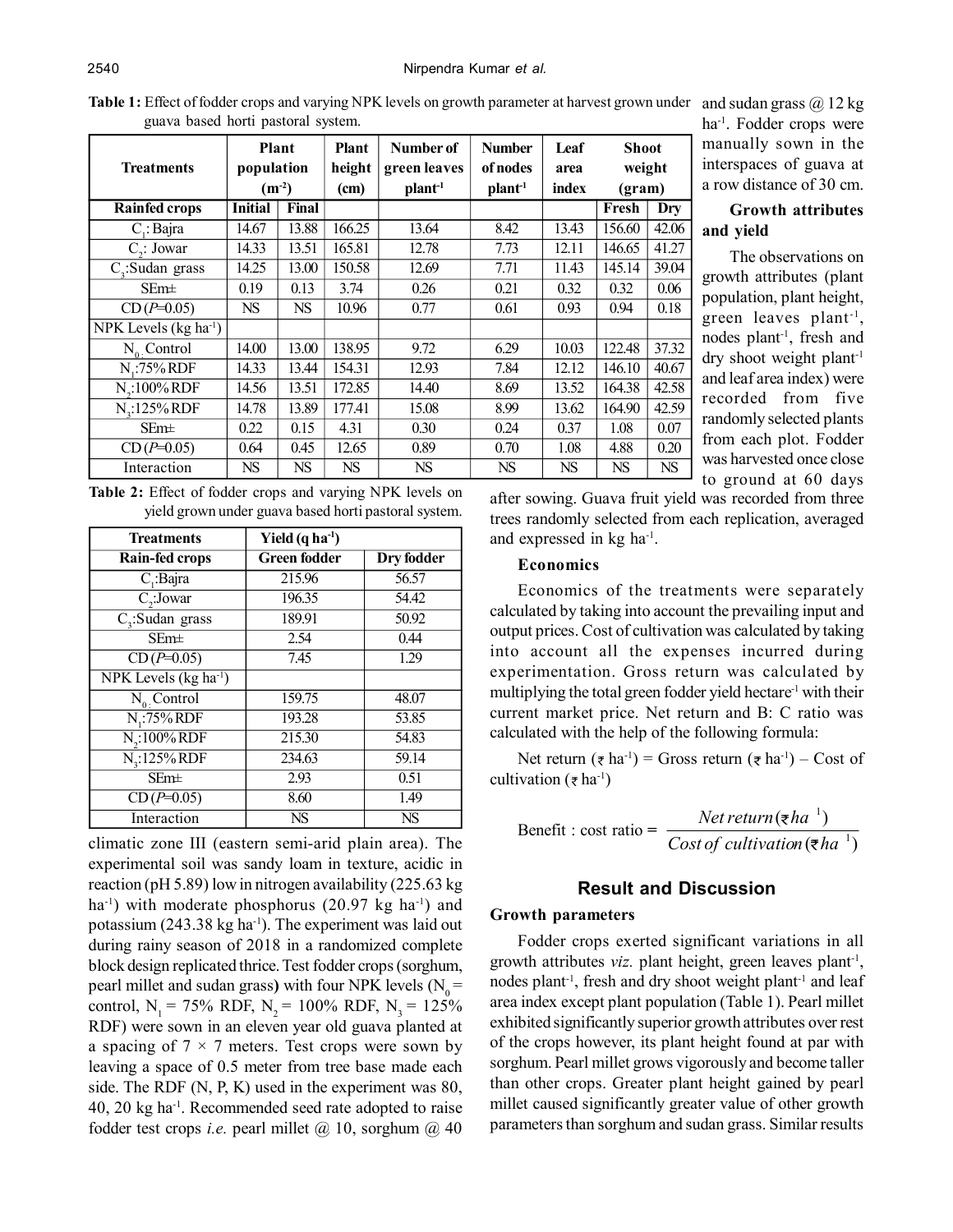| <b>Treatment</b> | <b>Total gross</b>                      | Net return                            | <b>Benefit:</b> |  |
|------------------|-----------------------------------------|---------------------------------------|-----------------|--|
|                  | return( $\bar{\tau}$ ha <sup>-1</sup> ) | $(\overline{\tau}$ ha <sup>-1</sup> ) | cost Ratio      |  |
| $C_1N$           | 62600.00                                | 43328.70                              | 2.25            |  |
| $C_{\cdot}N$     | 76320.00                                | 54639.80                              | 2.52            |  |
| C, N,            | 85062.00                                | 62501.70                              | 2.77            |  |
| C, N             | 91634.00                                | 68225.70                              | 2.91            |  |
| C, N             | 62045.00                                | 41473.70                              | 2.01            |  |
| C, N             | 69469.00                                | 46488.80                              | 2.02            |  |
| C, N,            | 77606.00                                | 53745.70                              | 2.25            |  |
| C, N             | 82972.00                                | 58263.70                              | 2.36            |  |
| C, N             | 61483.00                                | 41501.70                              | 2.08            |  |
| C, N             | 70514.00                                | 48123.80                              | 2.15            |  |
| C, N,            | 73454.00                                | 50183.70                              | 2.16            |  |
|                  | 78910.00                                | 54791.70                              | 2.17            |  |

**Table 3:** Effect of fodder crops and varying NPK levels on economics under guava based horti-pastoral system at harvest.

Note: Green fodder price- Rs 3 kg-1

have been reported by Thumar *et al.,* (2016). Out of different NPK levels, 125% RDF gave maximum value of plant height, number of green leaves plant-1, number of nodes plant-1 and LAI which were significantly superior over 75% RDF and control. However, 100% RDF was found at par with 125% RDF (Table 1). Higher plant population was recorded with 125% RDF found at par with 100% RDF and 75% RDF (Table 1). Probably, increasing the quantity of NPK provided vigorous growth. Higher photosynthetic surface area intercepts more solar energy that is sufficient for higher photosynthetic activity and produced more photosynthates in plants. These results are supported by the findings of Obeng *et al*., (2012). Yadav *et al.,* 2017 and Vaishy *et al.*, 2019 also reported that higher dose of nitrogen produces greater value of plant height, green leaves plant<sup>-1</sup>, number of nodes plant-1 and leaf area index (LAI) of fodder crops.

## **Yield and Economics**

### **Fodder yield**

Yield of crop is the function of all the growth parameters *viz.* plant height, number of tillers hill<sup>-1</sup>, number of green leaves hill-1, leaf area index, fresh and dry weight of plant. Dry and fresh fodder yields significantly altered due to fodder crops and NPK levels (Table 2). The pearl millet proved significantly superior over other crops and produced higher green and dry fodder yields. Similar results were reported by Kaushik *et al.,* (2015). Application of 125% RDF recorded significantly highest green and dry fodder yields. Higher fodder yields obtained with higher NPK level was actually due to the accelerated formation of nucleotides and co-enzymes, protein synthesis, and photosynthetic activity which created favourable effect on growth and development of plants. This view also confirms the observations made by Bhuva *et al.,* (2018) and Rana *et al.,* (2013). Senthilkumar *et al.,* 2018 and Togas *et al.,* 2017 also reported that application of higher dose of fertilizer significantly increases the stover yield of perl millet. None of the interactions were significant.

# **Economics**

The practical utility of any treatment can be judged by gross returns, net returns and B: C ratio. Maximum gross return (91634.00 $\bar{\tau}$  ha<sup>-1</sup>) and net return (68225.70 ha<sup>-1</sup>) was obtained when pearl millet received 125% RDF (Table 3). This treatment combination proved most effective in terms of the economics since produced relatively more fodder yield. The highest B: C ratio (2.91) was recorded with pearl millet  $+$  125% RDF while minimum with sorghum  $+$  control (Table 3). Similar observations also reported by Reddy *et al.,* (2016).

## **Conclusions**

Results indicate that to achieve higher productivity and net return under rainfed condition, fodder pearl millet suitable with application of NPK  $@$  100, 50, 25 kg ha<sup>-1</sup> in guava based horti-pastoral system. Horti-pastoral system also distributes the risk between perennial (guava) and annual crops components. Farm income stabilization, nutritional security and employment generation are possible by harmonizing fruit plants with fodder crops.

#### **References**

- Ayub, M., M.A. Nadeem, A. Tanveer, M. Tahir and R.M.A. Khan (2007). Interactive effect of different nitrogen levels and seeding rates on fodder yield and quality of pearl millet. *Pakistan Journal of Agricultural Sciences,* **44:** 592- 596.
- Bhuva, H.M., A.C. Detroja and M.D. Khanpara (2018). Requirement of nutrients for pearl millet (*Pennisetum glaucum* L.) production under saurashtra conditions. *International Journal of Environmental Sciences and Natural Resources,* **9:** 128-131.
- Demkin, V.I. and V.V. Ageev (1990). Productivity of maize as dependent on weather conditions and fertilizers and methods of covering them in a zone of unstable moisture supply. *Agrokhimiya,* **7:** 73-82.
- Kaushik, N., R.P.S. Deswal and Malik Suman (2015). Agroforestry systems for fodder production under rainfed conditions. *Ecology Environment and Conservation,* **21:** 901-904.
- Martin, J.H. (1930). The comparative drought resistance of sorghum and corn. *American Society of Agronomy,* **22:** 993-1003.
- Merrill, S.D., D.L. Tanaka, J.M. Krupinsky, M.A. Liebig and J.D. Hanson (2007). Soil water depletion and recharge under